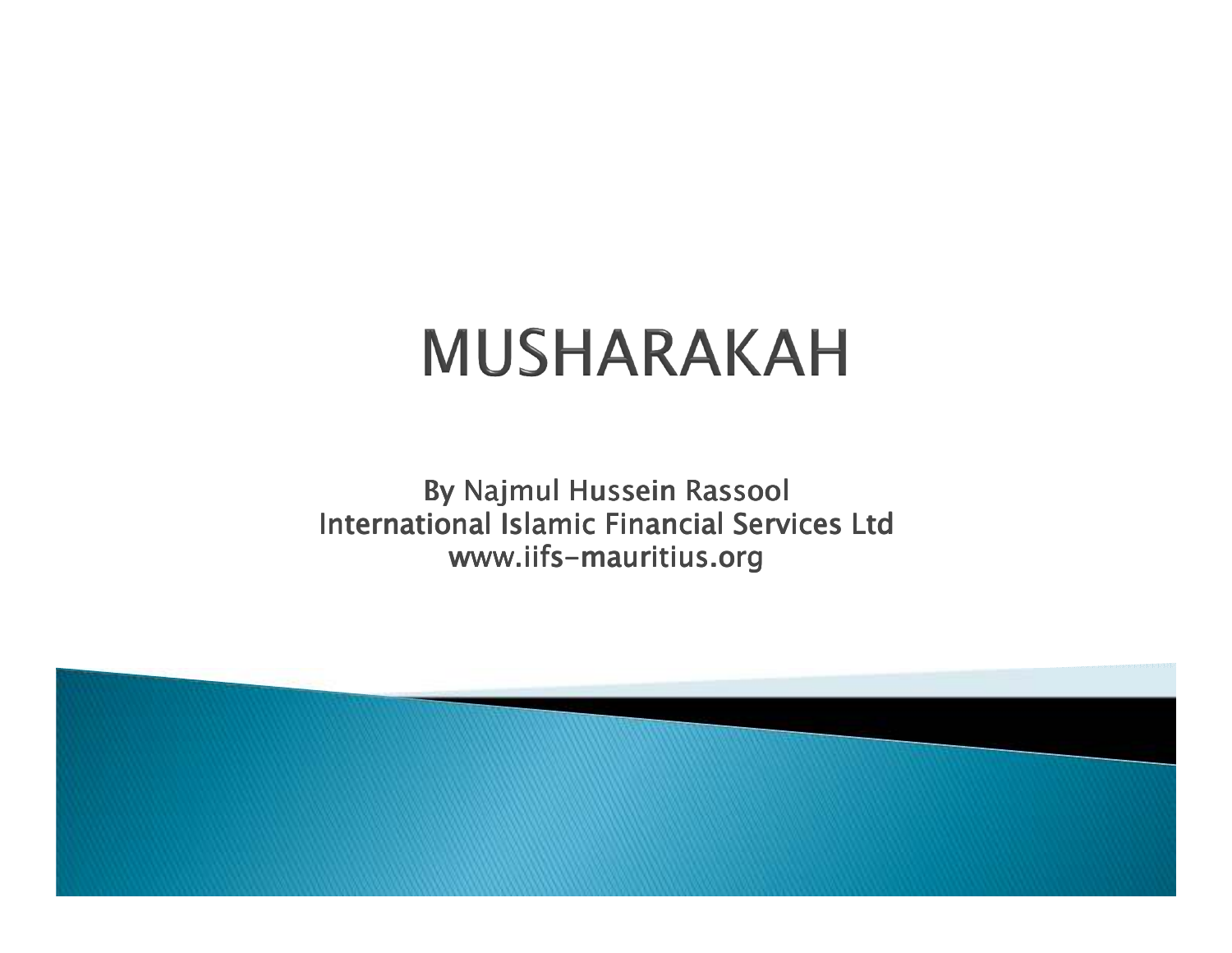## **Major Categories**

# **Classical Contracts of Partnership**

- -**Sharikatul Inan**
- -**Sharikatul Wujooh**
- -**Sharikatul A'mal**

#### **Modern Corporation Partnerships**

- **Company limited by shares**
- **Diminishing Partnership**

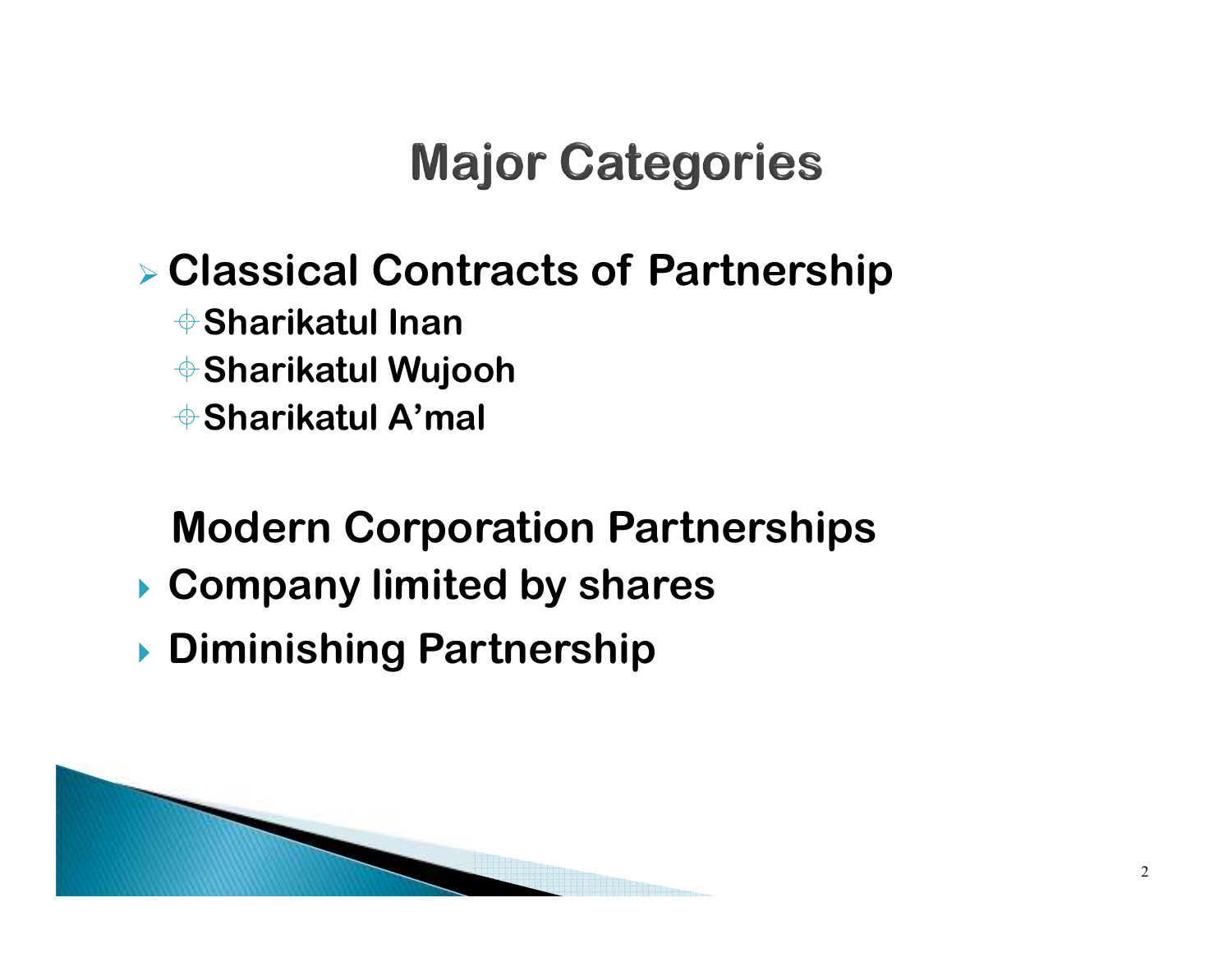# **Explaining the Classical Contracts**

## **Sharikatul Inan**

- **Joint Venture**
- **Pre-agreed profit-sharing ratio**
	- **Shares do not have to be equal**
- ◦**Losses borne in the ratio of capital invested**

### **Sharikatul Wujooh**

- **No capital required**
- **Purchasing goods on credit**
- **Profit distributed after sales**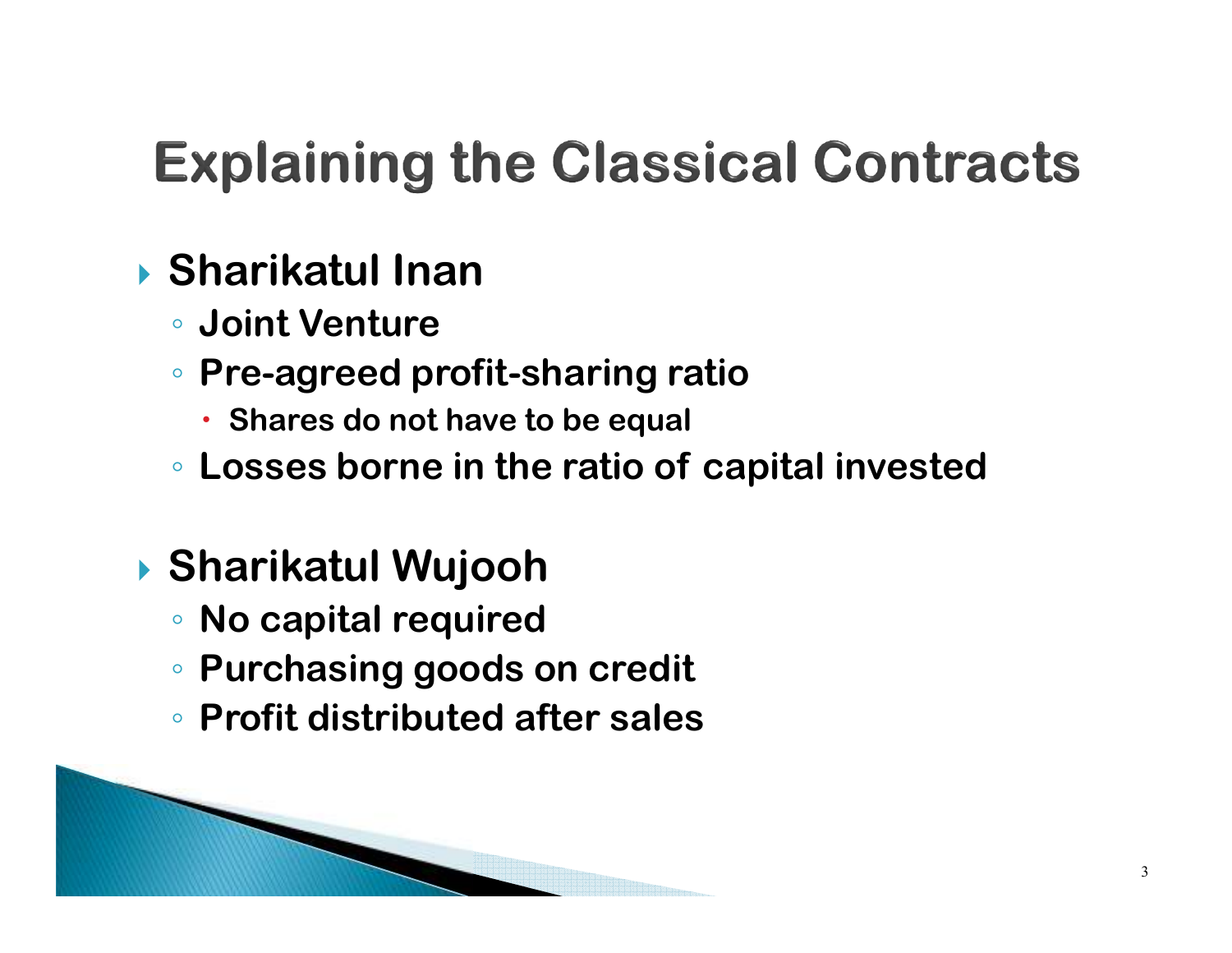- **Musharakah means relationship established under a contract by the mutual consent of the parties for sharing of profits and losses, arising from a joint enterprise or venture.**
- **Investments are contributed by the partieshereinafter referred to as partners.**
- **Profits shall be distributed in the proportion mutually agreed in the contract.**

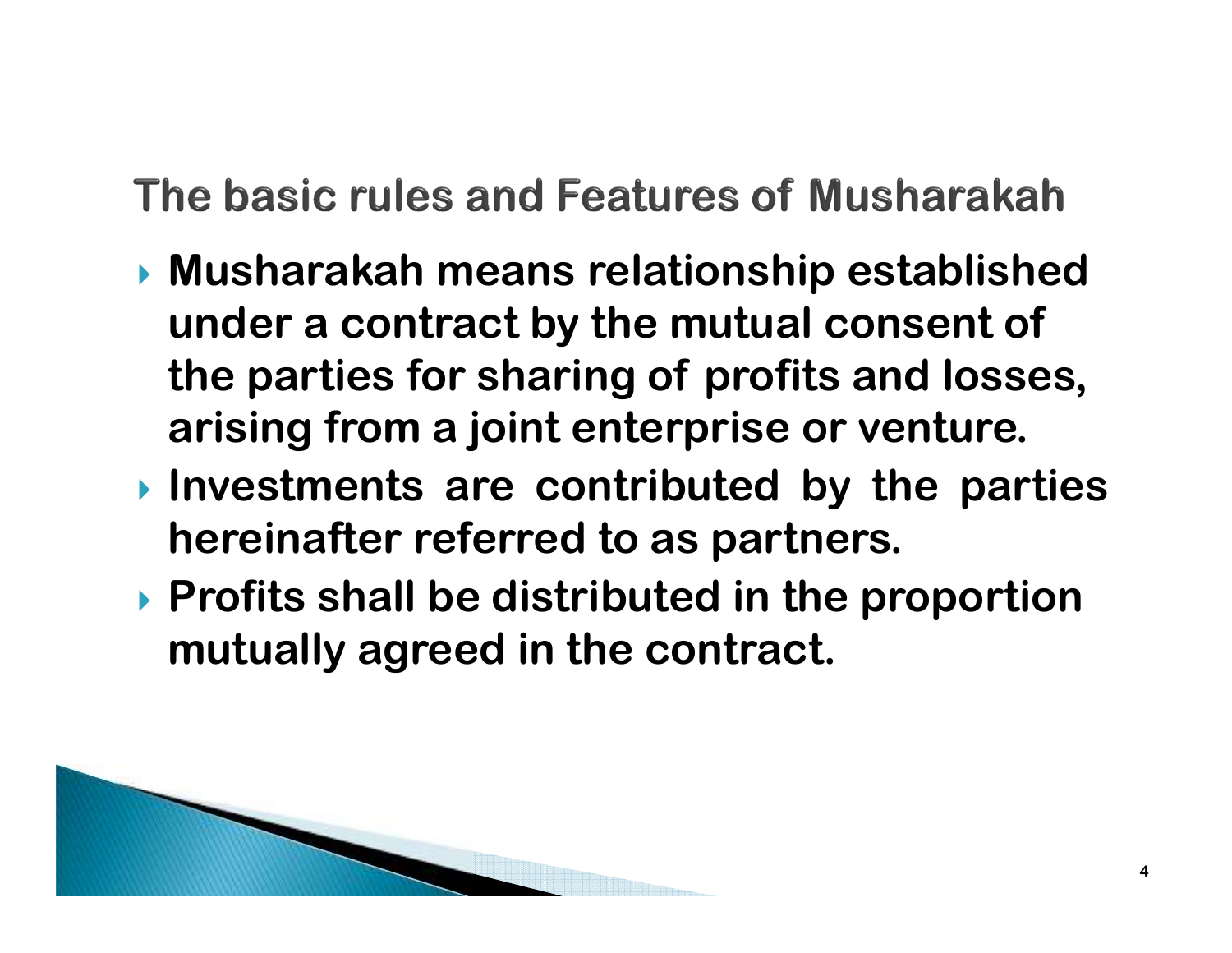- **Capability of Partners: Must be sane &mature and be able of entering into <sup>a</sup> contract. The contract must take place with free consent of the parties without any fraudor misrepresentation.**
- **If one or more partners choose to become non-working or silent partners, the ratio of their profit cannot exceed the ratio which their capital investment bears so the total capital investment in Musharakah.**

5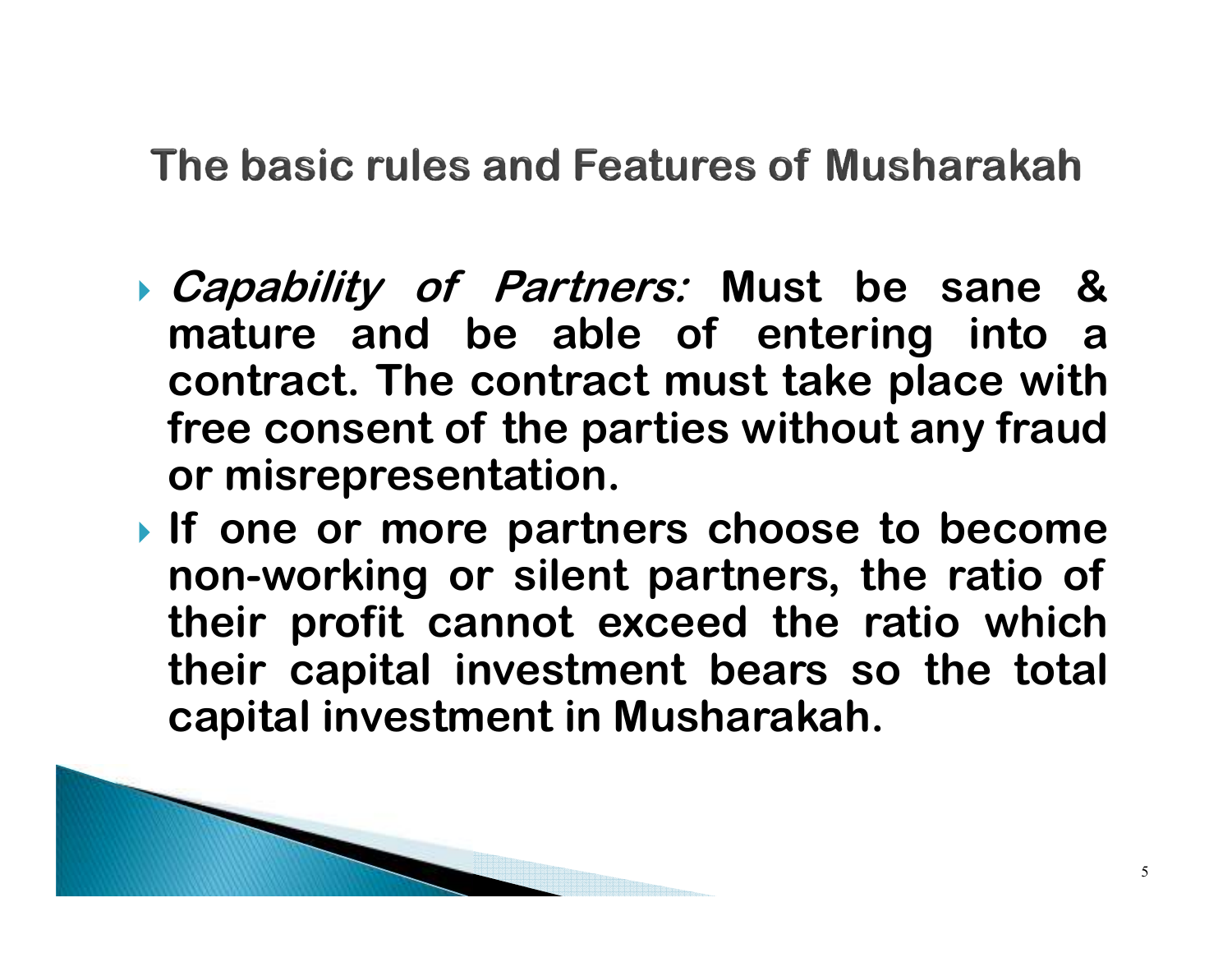- **It is not allowed to fix <sup>a</sup> lump sum amount for any of the partners, or any rate of profit tiedup with his capital.**
- **<sup>A</sup> management fee however, can be paid to the partner managing the Musharakah provided the agreement for the payment of such fee is independent of the Musharakahagreement.**
- **Losses are shared by all partners inproportion to their capital.**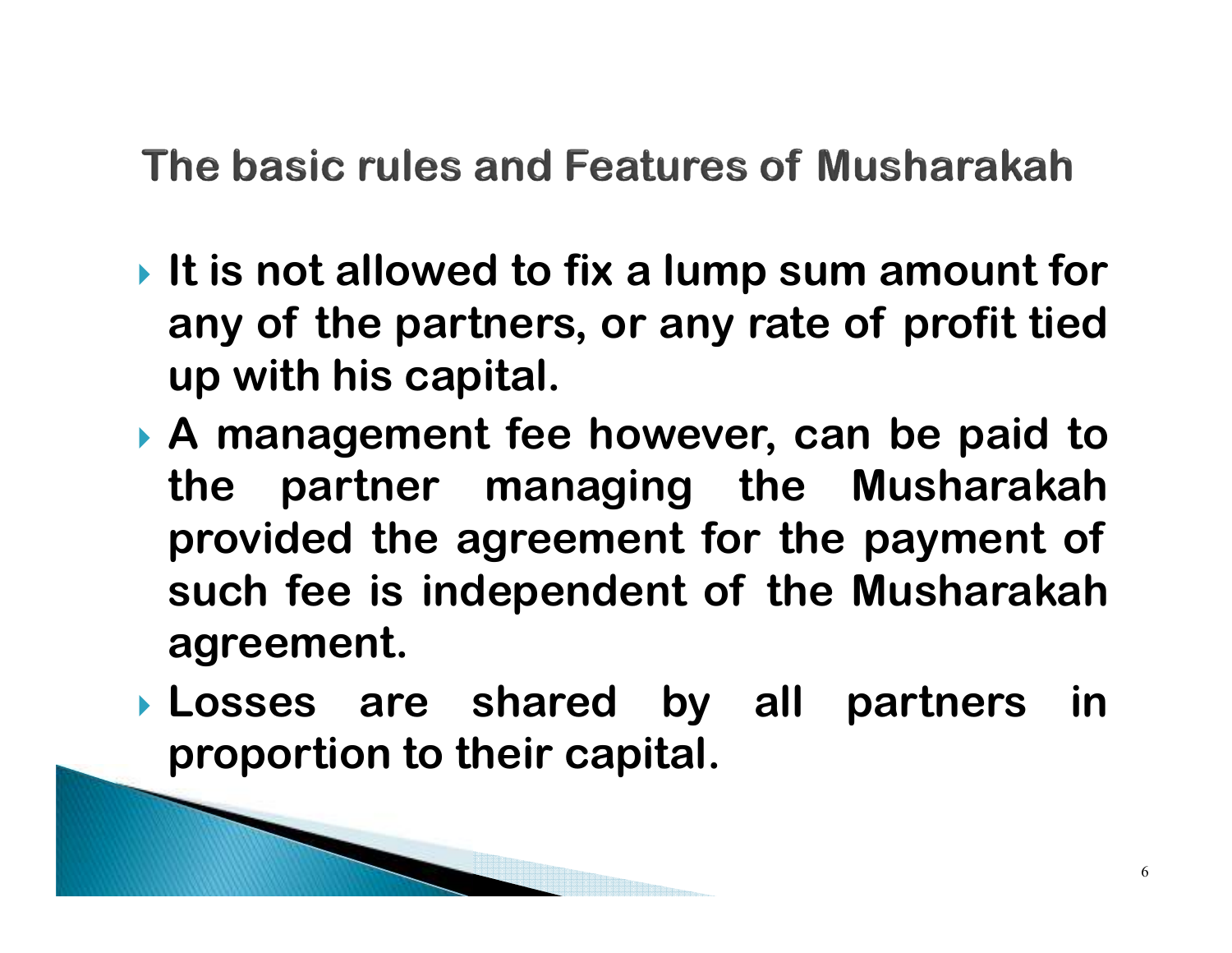- **All assets of Musharakah are jointly ownedin proportion to the capital of each partner.**
- **All partners must contribute their capital in terms of money or in kind at an agreedvaluation.**
- **Share capital in <sup>a</sup> Musharakah can be contributed either in cash or in kind. In the latter case, the market value of the asset shall determine the share of the partner inthe capital.**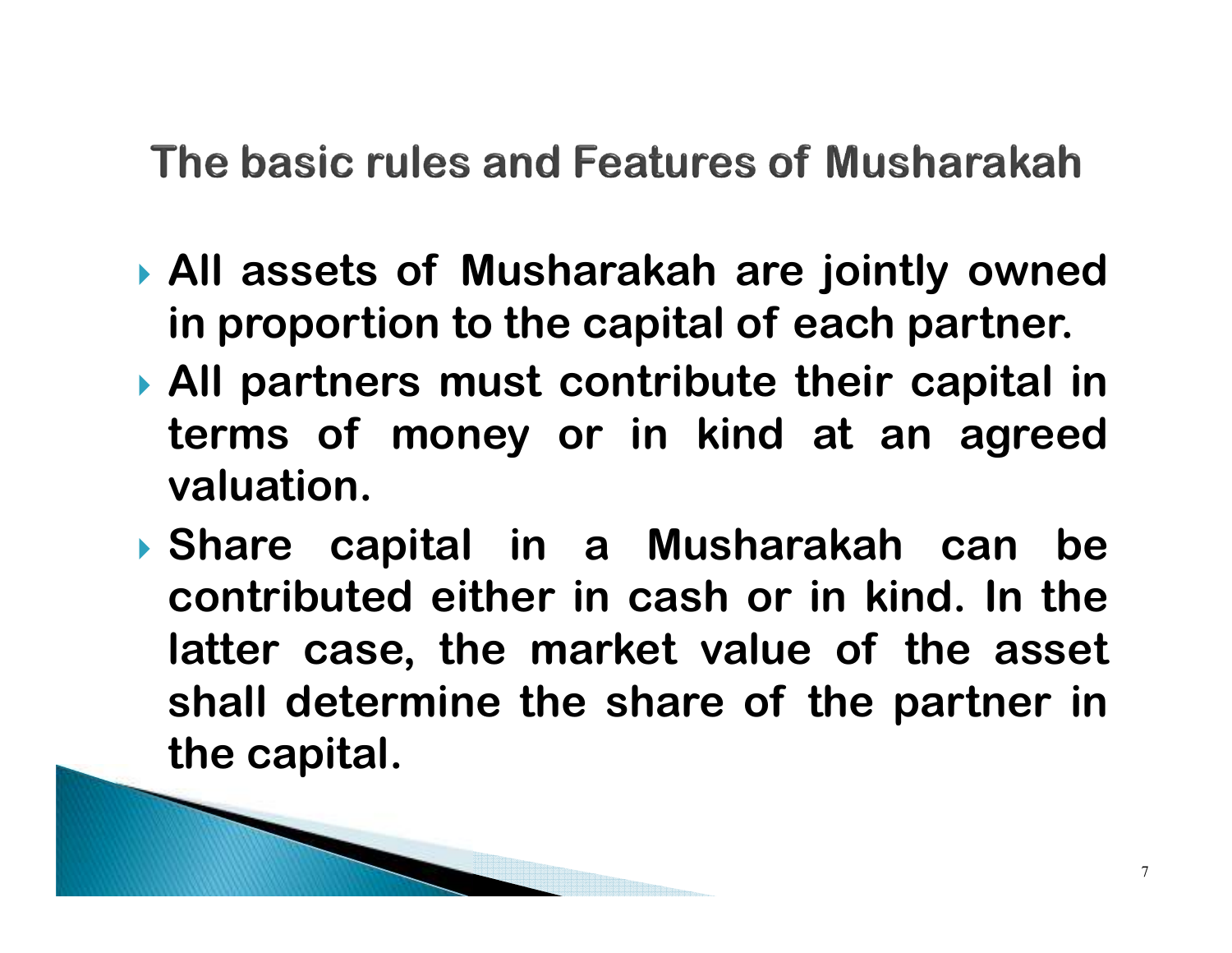- **The presence of the asset: This means theprice and the asset itself.**
- **The rate of profit sharing should be determined: The share of each partner in the profit earned should be identified at thetime of the contract.**
- **If however, the ratio is not determinedbefore hand the contract becomes void.**

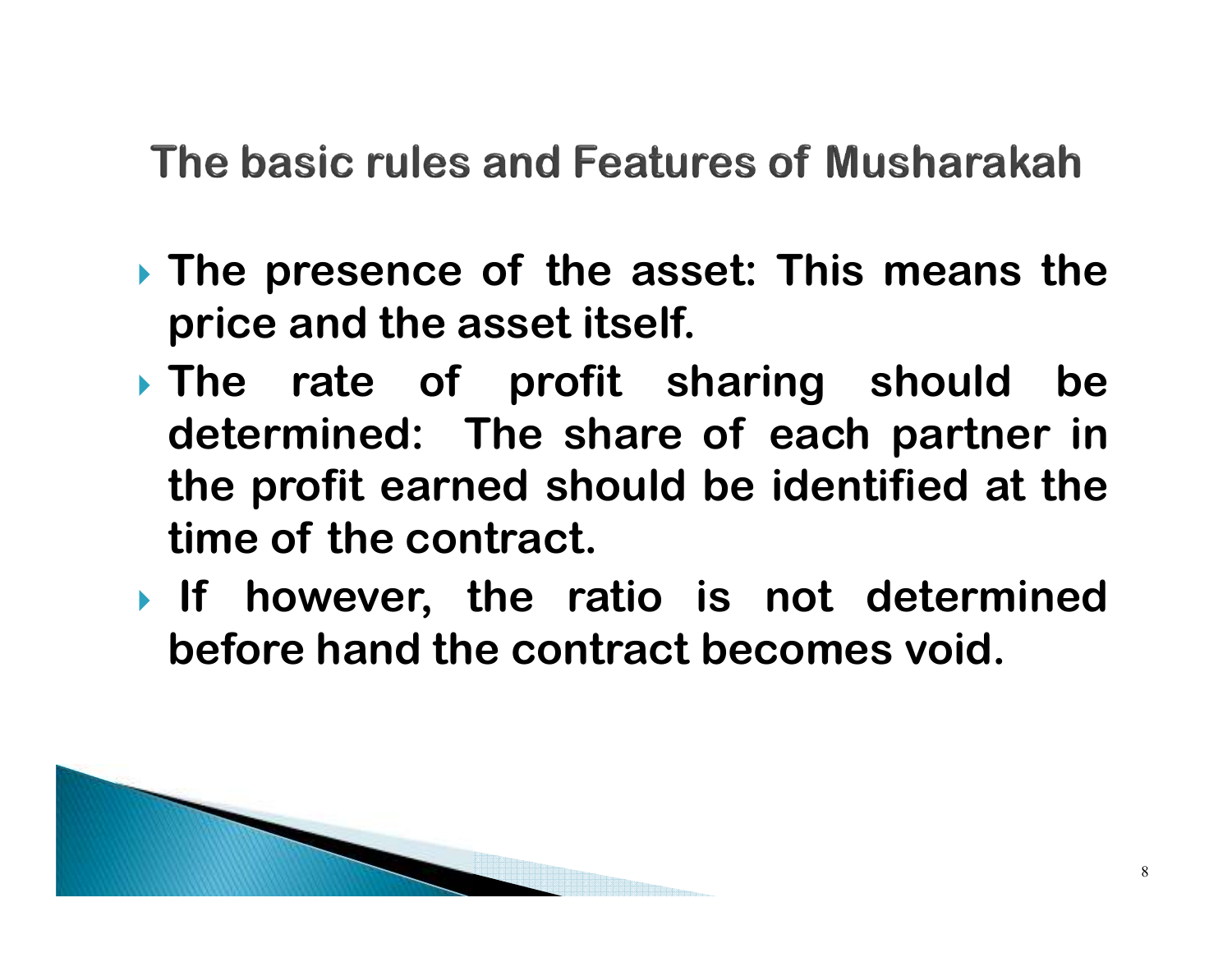### **Distribution of Profit**

- **The ratio of profit for each partner must be determined in proportion to the actual profit accrued to the business, and not inproportion to the capital invested by him.**
- **It is not allowed to fix <sup>a</sup> lump sum amount for any one of the partners, or any rate of profit tied up with his investment.**

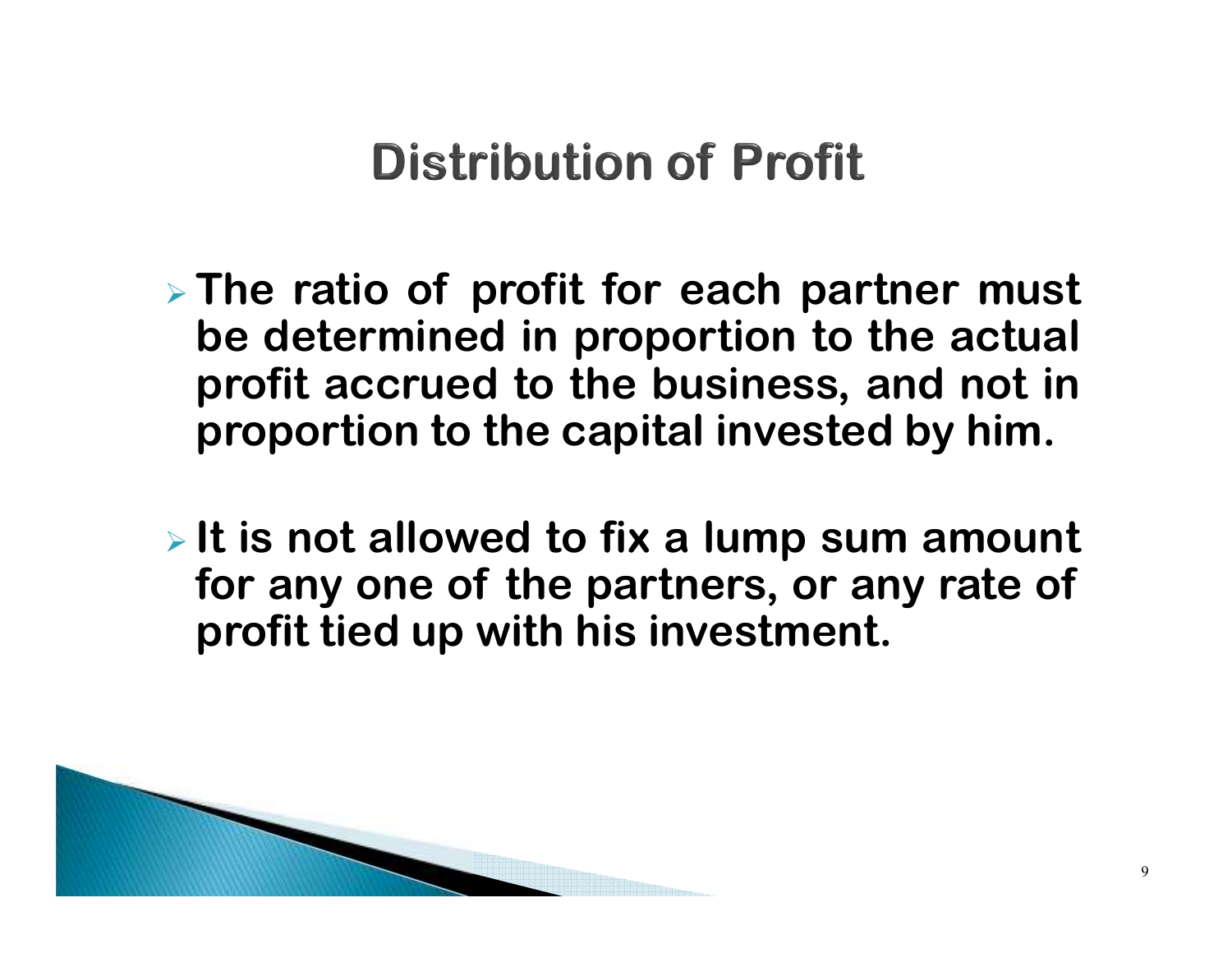# **ILLUSTRATION**

- **If <sup>A</sup> and <sup>B</sup> enter into <sup>a</sup> partnership and it is agreed between them that <sup>A</sup> shall be given Rs. 10,000/- per month as his share in the profit, and the rest will go to B, thepartnership is invalid.**
- **Similarly, if it is agreed between them that <sup>A</sup>will get 15% of his investment, the contract is not valid.**
- **The correct basis for distribution would be an agreed percentages of the actual profit accrued to the business.**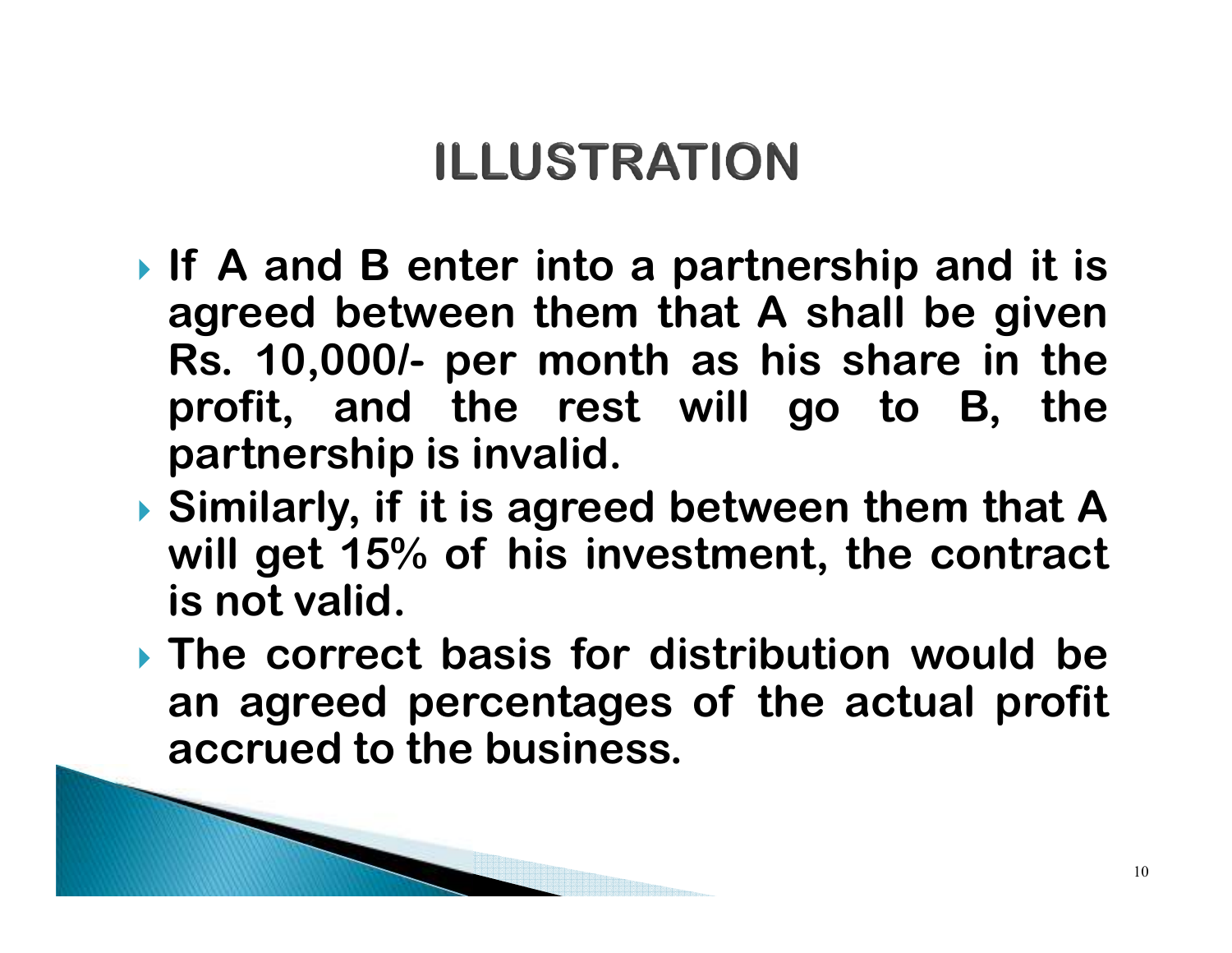#### **OBSERVATIONS**

- **If <sup>a</sup> lump sum amount or <sup>a</sup> certain percentage of the investment has been**agreed for any one of the partners, it must<br>be expressly mentioned in the agreement<br>that it will be subject to the final settlement<br>at the end of the term, meaning thereby that<br>any amount so drawn by any partner shall be<br>t **treated as on account payment and will be adjusted to the actual profit he may deserveat the end of the term.**
- **But if no profit is actually earned or is less than anticipated, the amount drawn by thepartner shall have to be returned.**

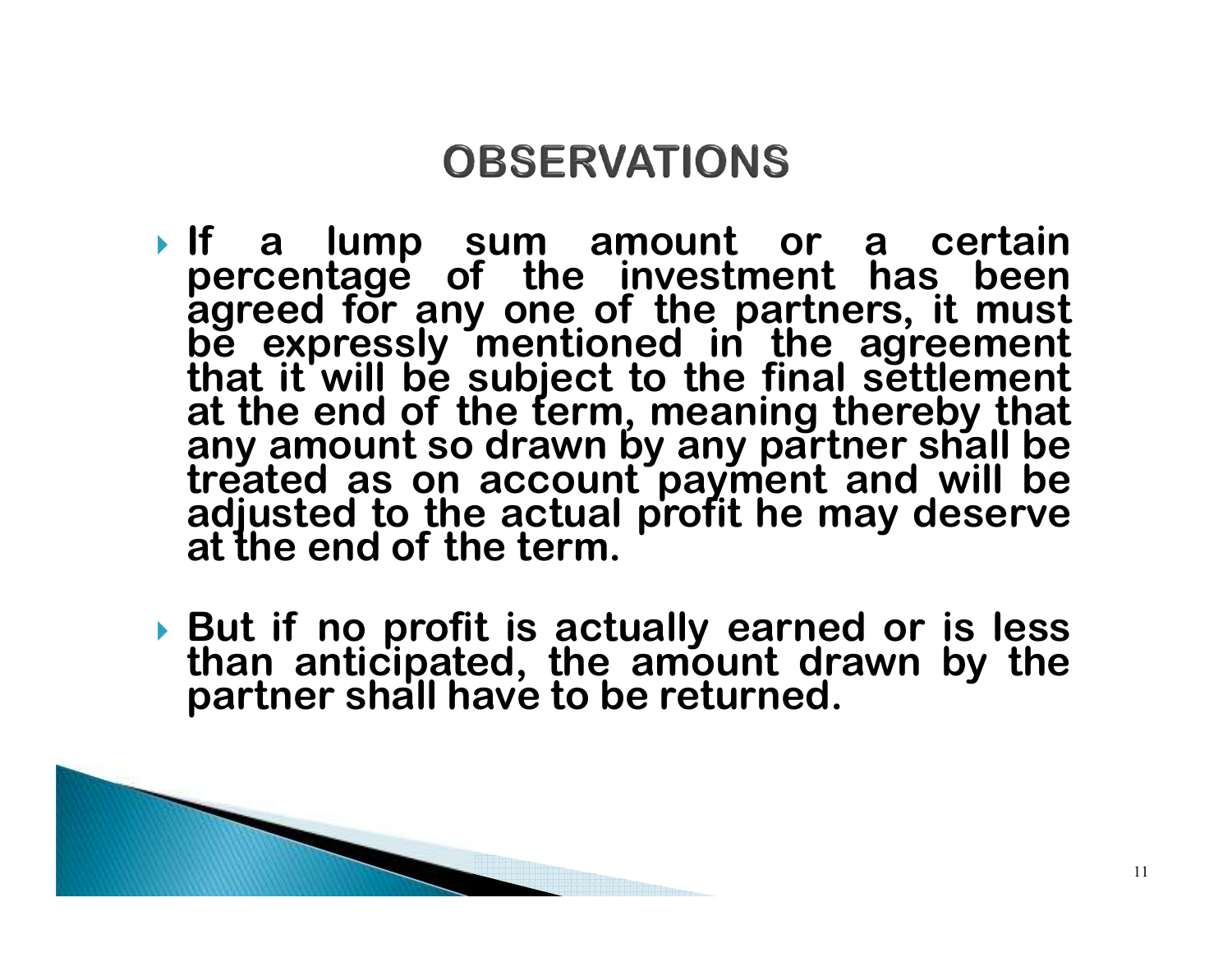# **Sharing of loss**

- **In the case of <sup>a</sup> loss, all the Muslim jurists are**unanimous on the point that each partner shall<br>suffer the loss exactly according to the ratio of<br>investment. Therefore, if a partner have<br>invested 40% of the capital he must suffer 40% **investment.** Therefore, if a partner have invested 40% of the capital, he must suffer 40% **of the loss, not more, not less, and any condition to the contrary shall render the contract invalid. There is <sup>a</sup> complete consensusof jurists on this principle.**
- Profit is based on the agreement of the parties,<br>but loss is always subject to the ratio of<br>investment.

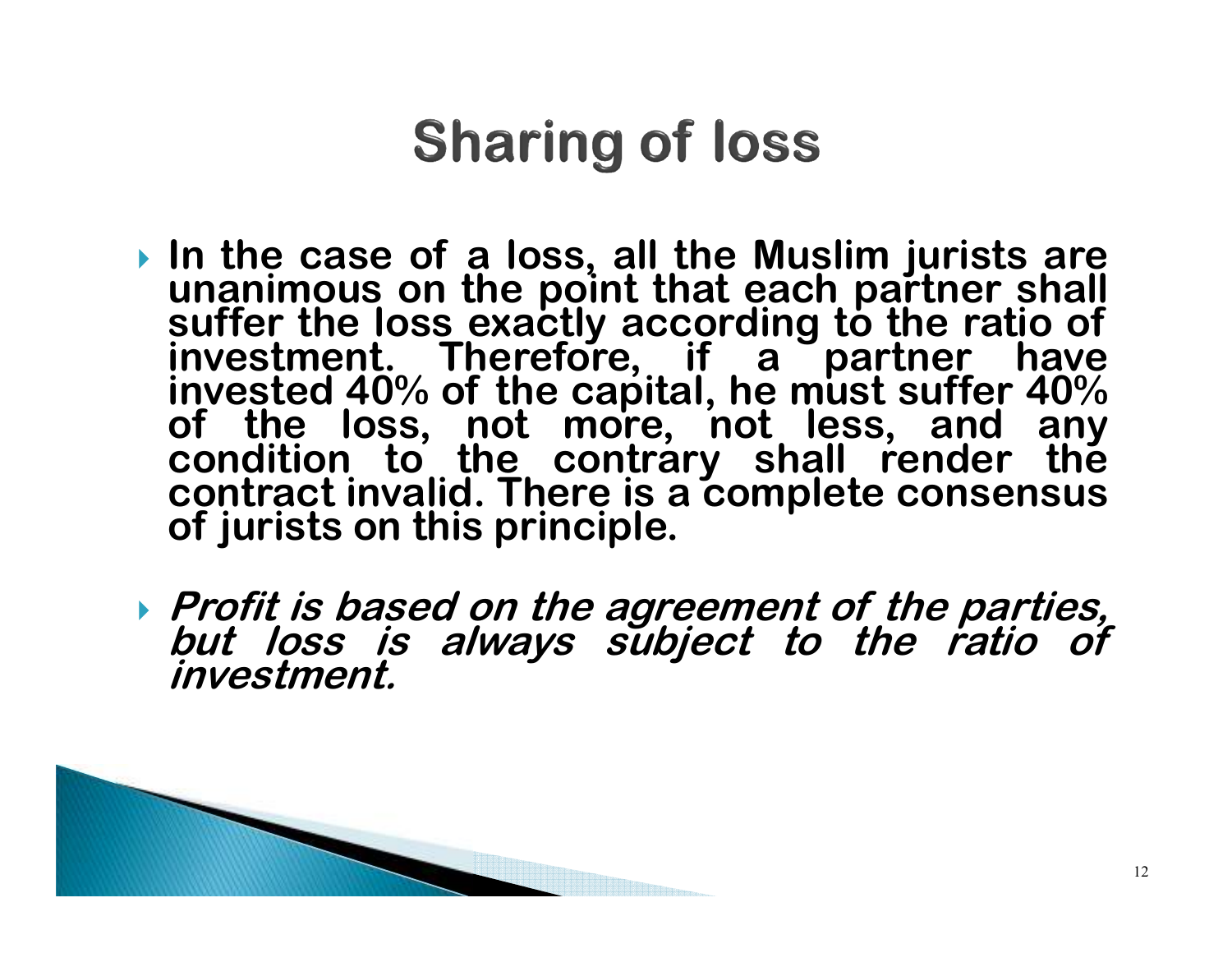#### **Termination of Musharakah**

*Musharakah* **is deemed to be terminated in <b>Musharakah** is deemed to be terminated in **any one of the following events:**

 **(1) Every partner has <sup>a</sup> right to terminate the Musharakah at any time after giving his partner <sup>a</sup> notice to this effect, whereby the**Musharakah will come to an end. In this case,<br>if the assets of the Musharakah are in cash **form, all of them will be distributed pro rata between the partners. But if the assets are illiquid, the partners may agree either on the**liquidation of the assets, or on their<br>distribution or partition between the<br>partnors.gs.they.gro **partners as they are.**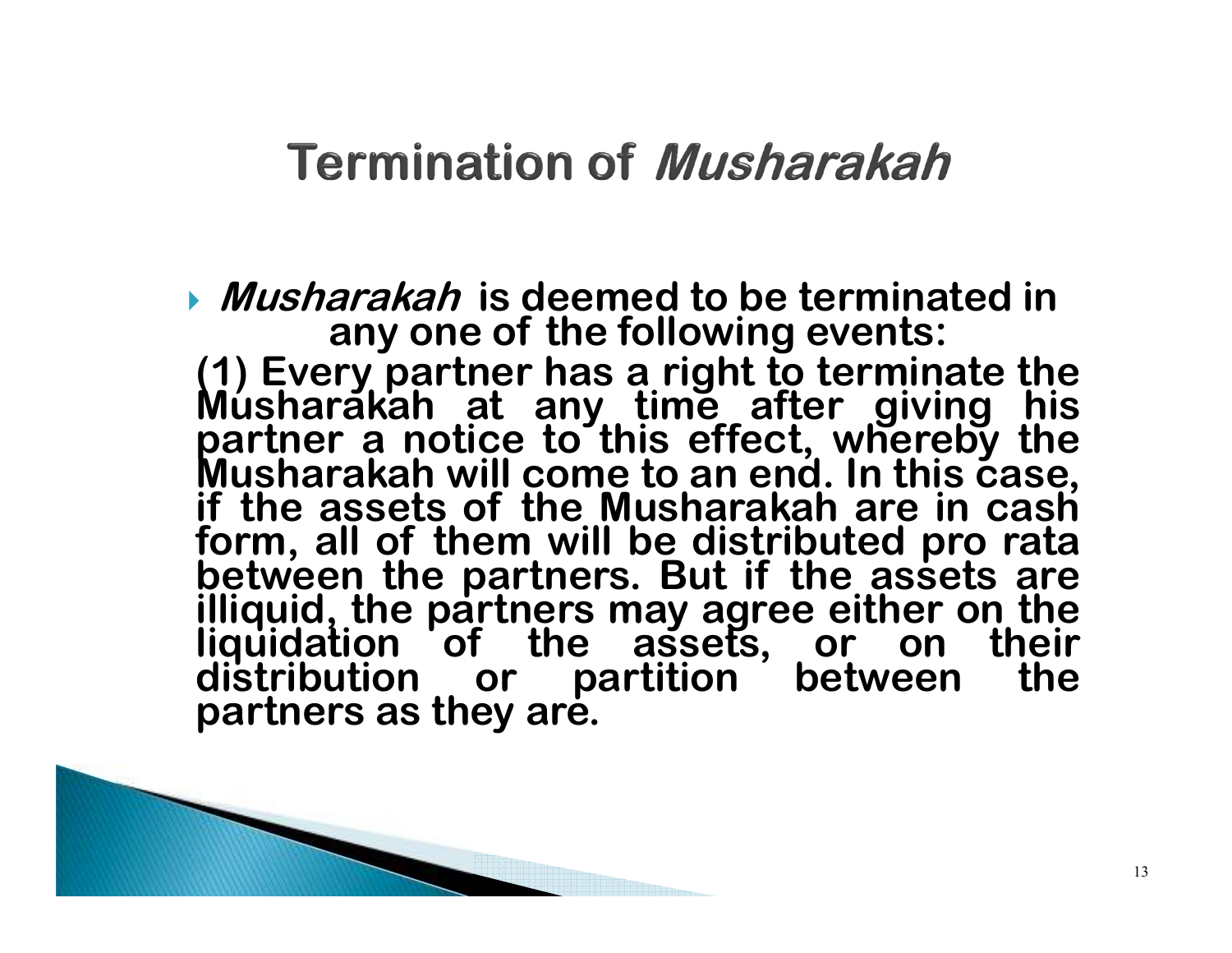**Termination of Musharakah** 

#### **IN CASE OF <sup>A</sup> DISPUTE**

**If there is <sup>a</sup> dispute between the partners in this matter i.e. one partner seeks liquidation while the other wants partition or distribution of the non-liquid assets themselves, the latter shall be**preferred, because after the termination of<br>musharakah, all the assets are in the joint<br>ownership of the partners, and a co-owner has a<br>right to sook partition or conoration and no one. **right to seek partition or separation, and no one can compel him on liquidation. However, if the**assets are such that they cannot be separated or<br>partitioned, such as machinery, then they shall<br>be sold and the sale-proceeds shall be<br>distributed **distributed.**

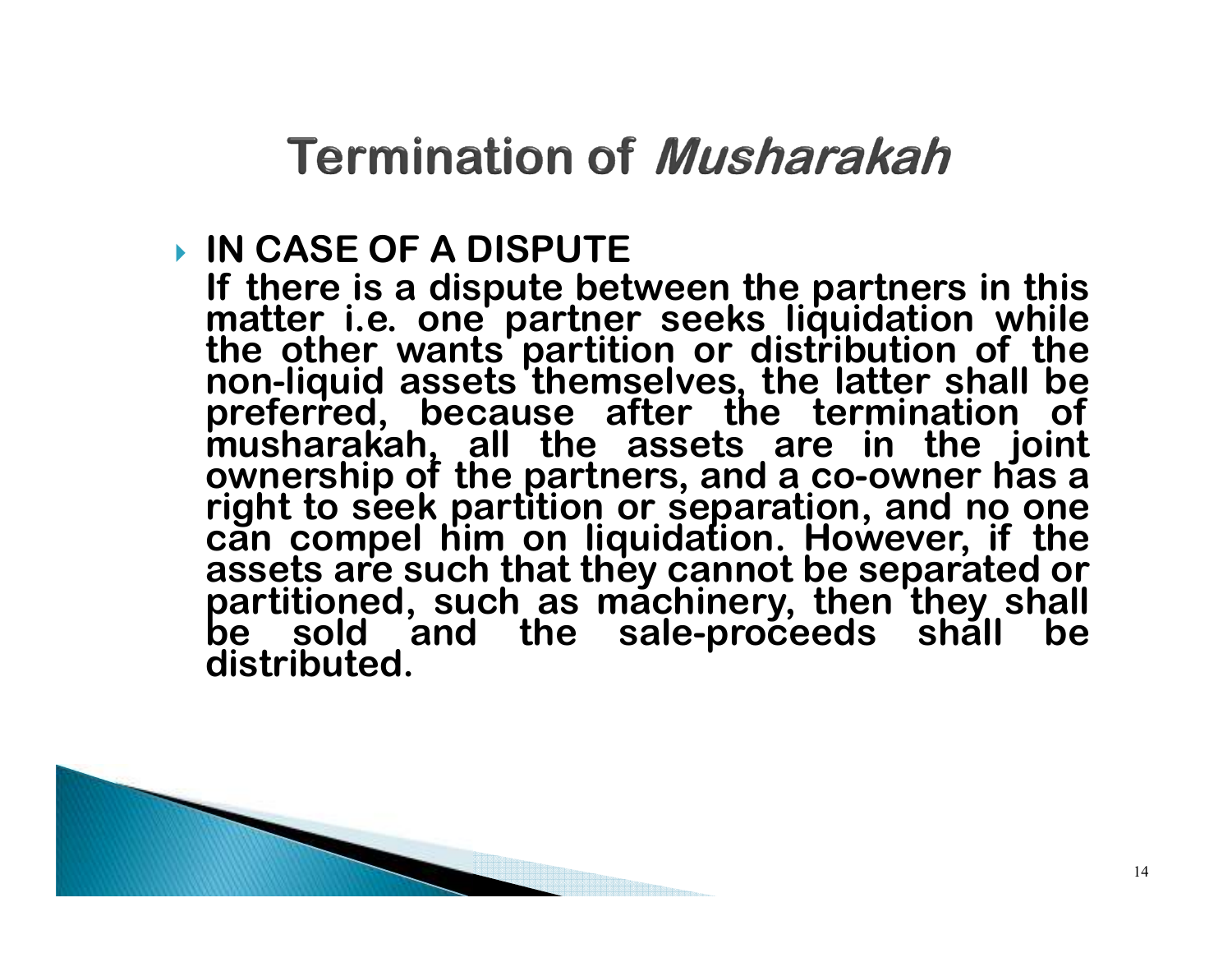### **Termination of Musharakah**

**(2) If any one of the partners dies during the Musharakah, the contract of Musharakah with him stands terminated. His heirs in this case, will have the option either to draw the share of the deceased from the business, or to continue with the contract of Musharakah.**

**(3) If any one of the partners becomes insane or otherwise becomes incapable of effecting commercial transactions, theMusharakah stands terminated.**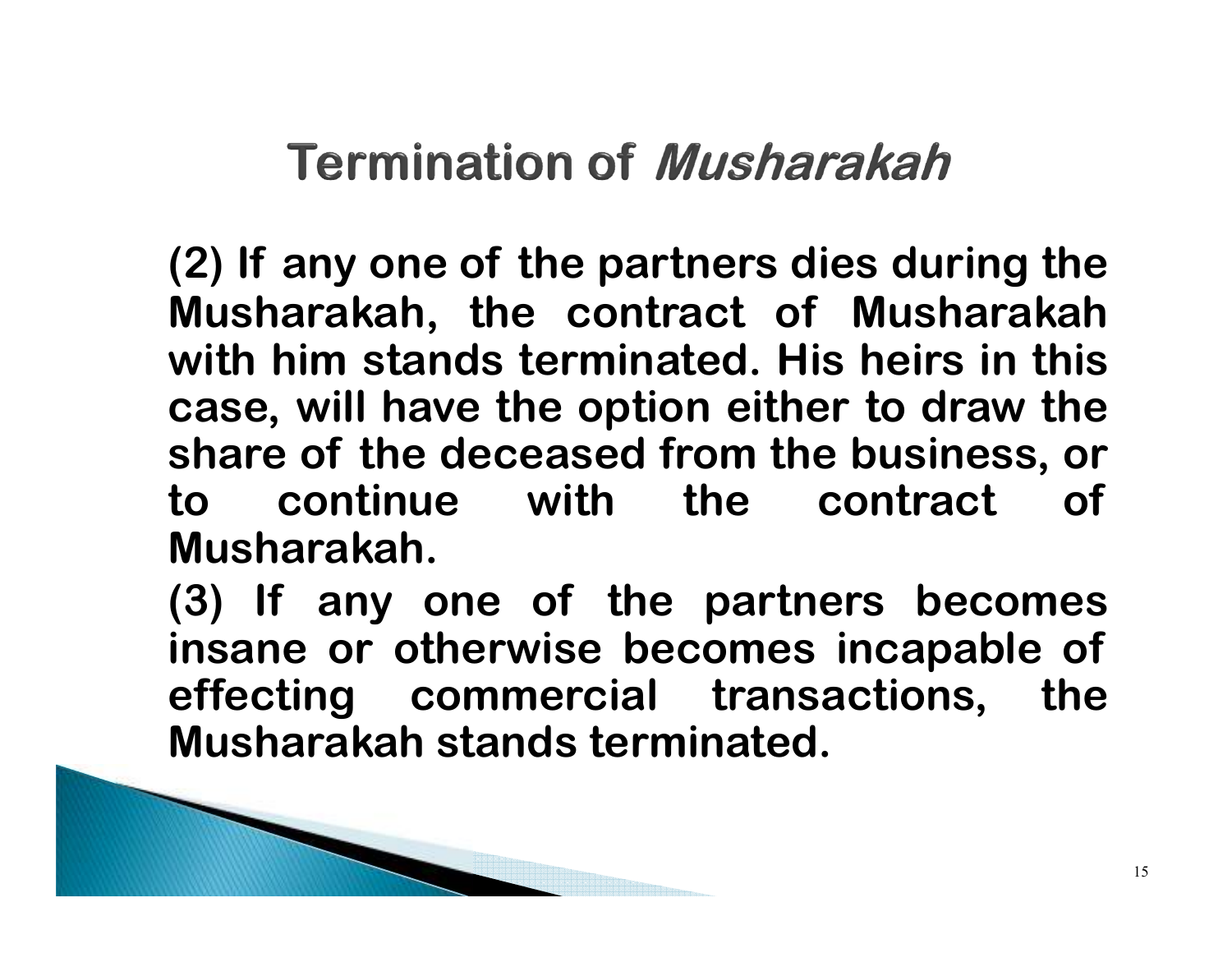## **Termination of** *Musharakah* **without** closing the business

 **If one of the partners wants termination of the Musharakah, while the other partner or partners like to continue with the business, this purpose can be achieved by mutual agreement. The partners who want to run the business may purchase the share of the**his **partner who wants to terminate his partnership, because the termination of Musharakah with one partner does not implyits termination between the other partners.**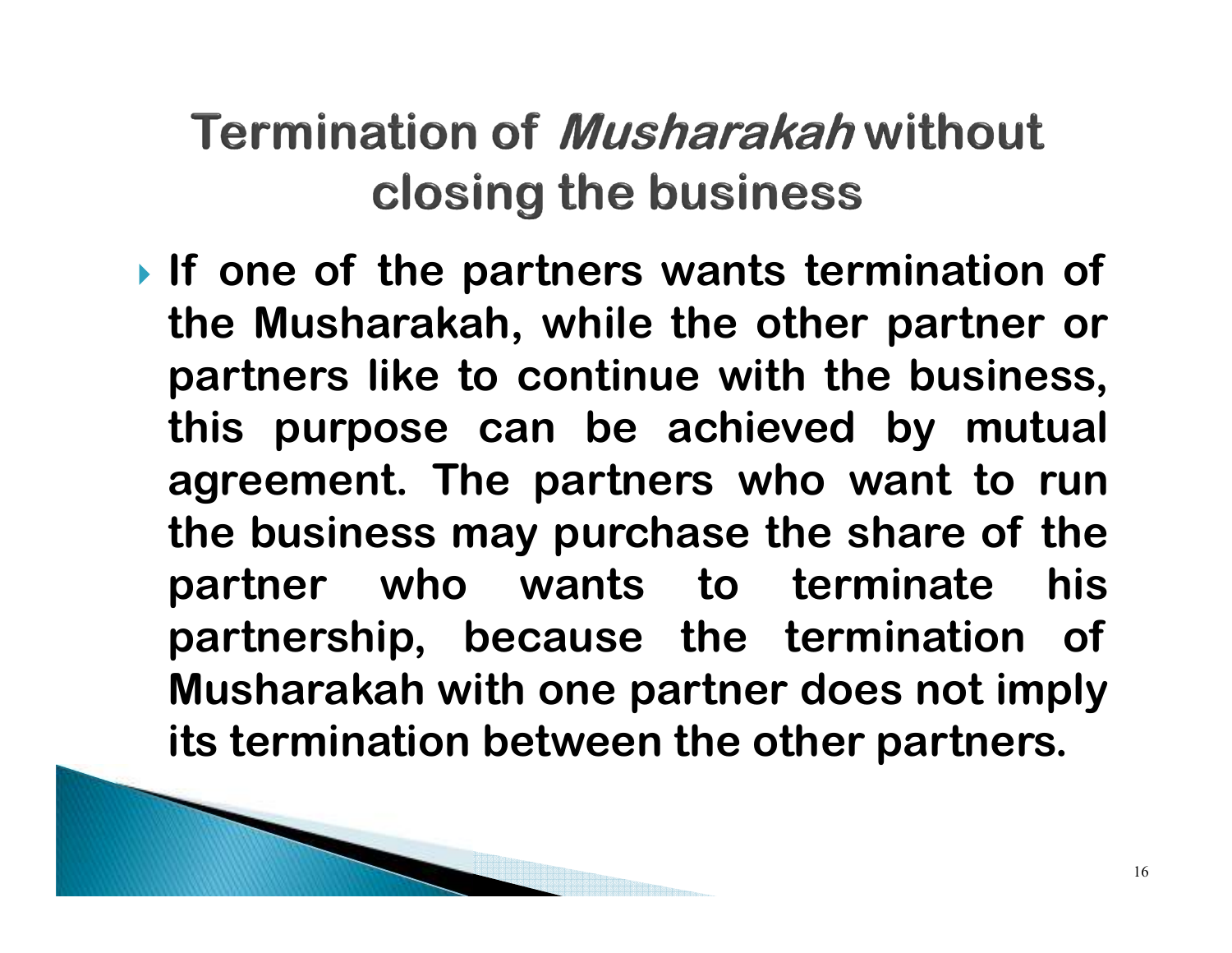## **Termination of Musharakah without** closing the business

 **However, in this case, the price of the share of the leaving partner must be determined by mutual consent, and if there is <sup>a</sup> dispute about the valuation of the share and the partners do not arrive at an agreed price, the leaving partner may compel other partners on the liquidation or on the distribution of the assetsthemselves.**

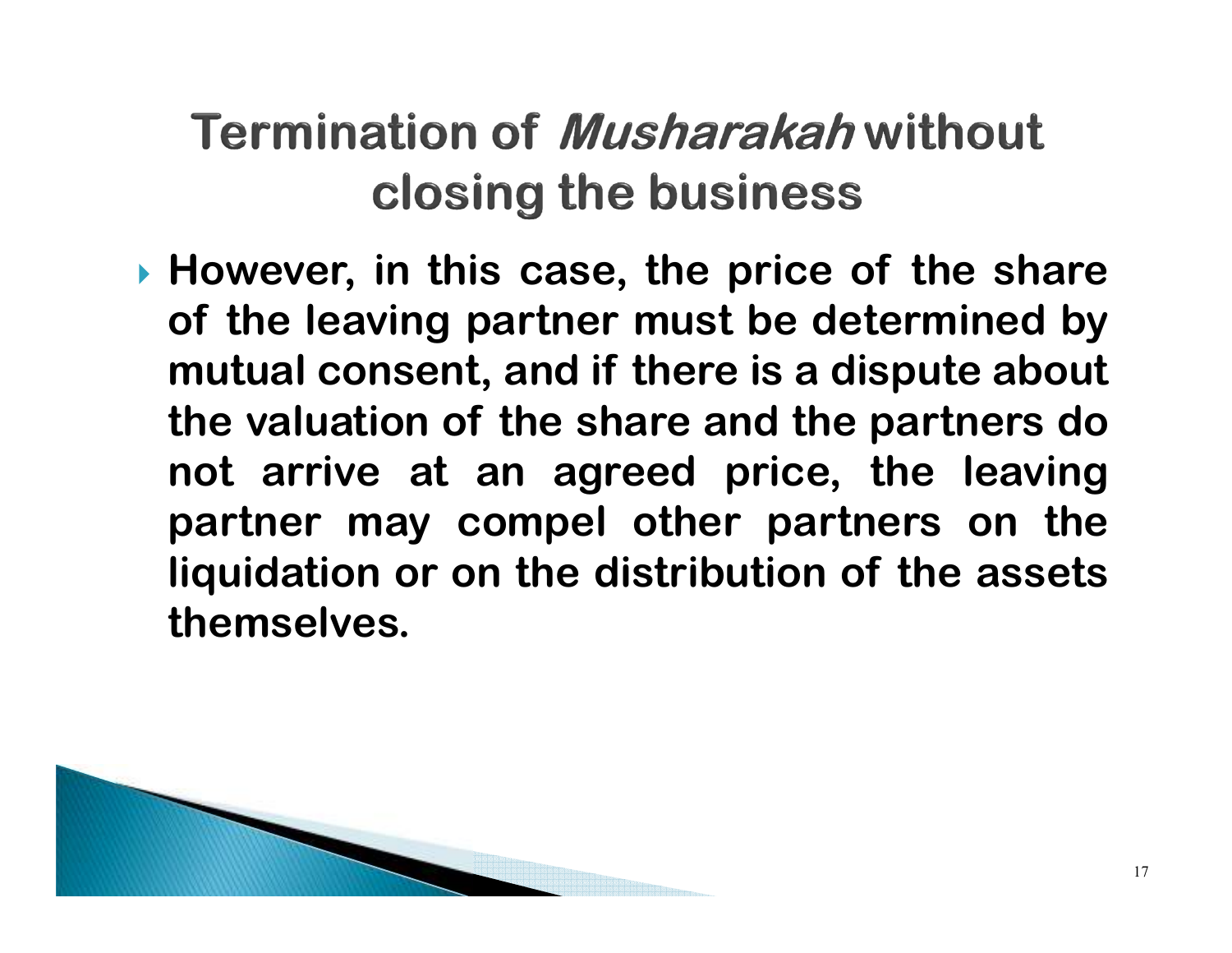# **Diminishing Musharaka**

### **Used in Islamic Banking for Property Financing**

- **1 partner promises to buy equity from the other on a gradual basis until transfer takes place**
- **Buying & Selling of units or equity** 
	- **Should not be part of the Musharaka contract** 
		- **2 contracts in one is not permissible**
- **Permissible for either partner to rent the property during the period that transfer has not been completed**